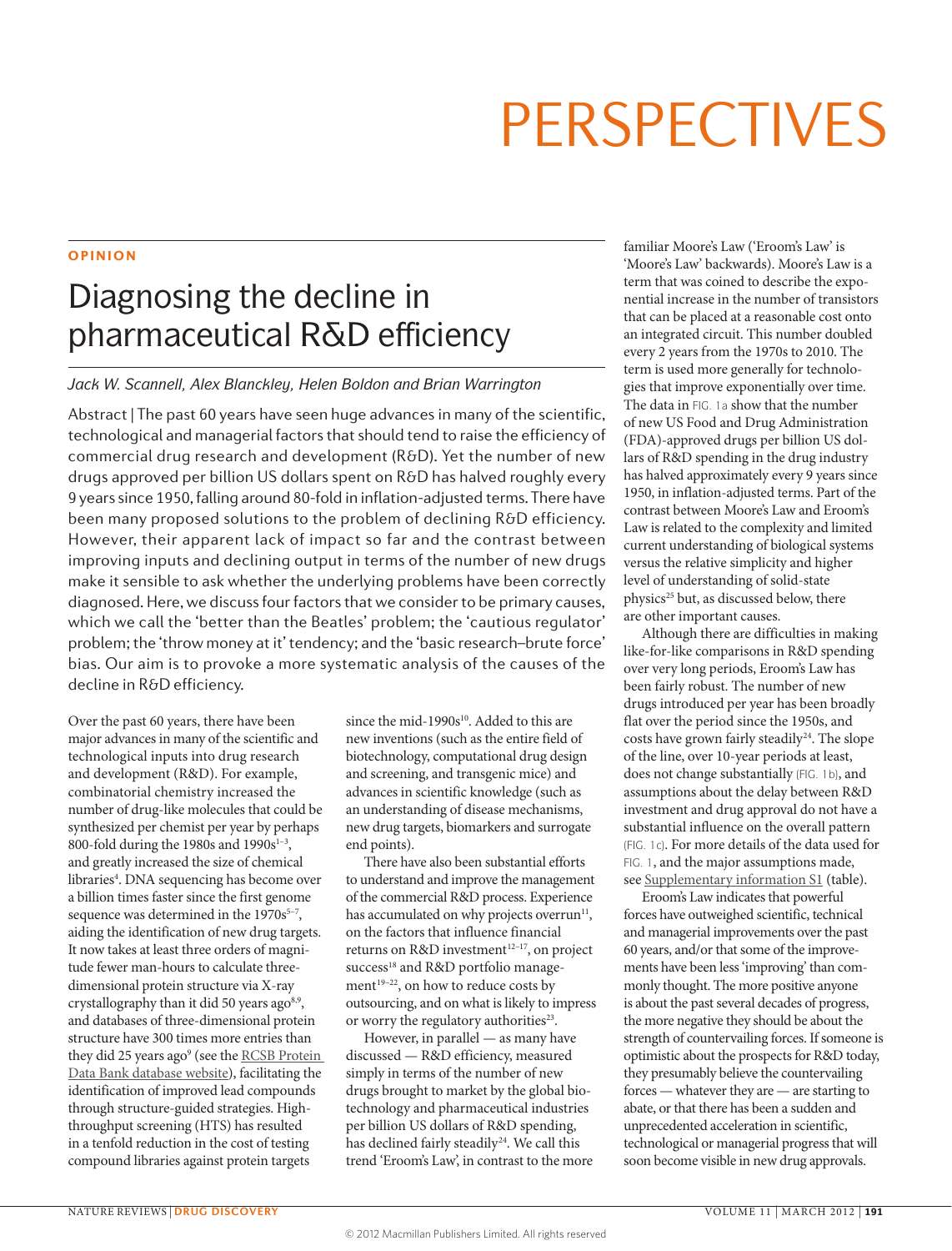





Food and Drug Administration (FDA) per billion US dollars (inflation-adjusted) spent on research Figure 1 | **Eroom's Law in pharmaceutical R&D. a** | The number of new drugs approved by the US and development (R&D) has halved roughly every 9 years. **b** | The rate of decline in the approval of new drugs per billion US dollars spent is fairly similar over different 10‑year periods. **c** | The pattern is robust to different assumptions about average delay between R&D spending and drug approval. For details of the data and the main assumptions, see Supplementary information S1 (table) and REFS 24,86,87. Note that R&D costs are based on the Pharmaceutical Research and Manufacturers of America (PhRMA) Annual Survey 2011 (REF. 86) and REF. 87. PhRMA is a trade association that does not include all drug and biotechnology companies, so the PhRMA figure understates R&D spending at an industry level. The total industry expenditure since 2004 has been 30–40% higher than the PhRMA members' total expenditure, which formed the basis of this figure. The new drug count, however, is the total number of new molecular entities and new biologics (applying the same definition as Munos<sup>24</sup>) approved by the US FDA from all sources, not just PhRMA members. We have estimated real-term R&D cost inflation figures from REFS 24,87. The overall picture seems to be fairly robust to the precise details of cost and inflation calculations. Panel **a** is based on a figure that origi‑ nally appeared in a Bernstein Research report (The Long View — R&D productivity; 30 Sep 2010). \*Adjusted for inflation. PDUFA, Prescription Drug User Fee Act.

The magnitude and duration of Eroom's Law also suggests that a lot of the things that have been proposed to address the R&D productivity problem are likely, at best, to have a weak effect. Suppose that we found that it cost 80 times more in real terms to extract a tonne of coal from the ground today than it did 60 years ago, despite improvements in mining machinery and in the ability of geologists to find coal deposits. We might expect coal industry experts and executives to provide

explanations along the following lines: "The opencast deposits have been exhausted and the industry is left with thin seams that are a long way below the ground in areas that are prone to flooding and collapse." Given this analysis, people could probably agree that continued investment would be justified by the realistic prospect of either massive improvements in mining technology or large rises in fuel prices. If neither was likely, it would make financial sense to do less digging.

However, readers of much of what has been written about R&D productivity in the drug industry might be left with the impression that Eroom's Law can simply be reversed by strategies such as greater management attention to factors such as project costs and speed of implementation<sup>26</sup>, by reorganizing R&D structures into smaller focused units in some cases<sup>27</sup> or larger units with superior economies of scale in others<sup>28</sup>, by outsourcing to lower-cost countries<sup>26</sup>, by adjusting management metrics and introducing R&D 'performance scorecards'29, or by somehow making scientists more 'entrepreneurial'30,31. In our view, these changes might help at the margins but it feels as though most are not addressing the core of the productivity problem.

There have been serious attempts to describe the countervailing forces or to understand which improvements have been real and which have been illusory. However, such publications have been relatively rare. They include: the FDA's 'Critical Path Initiative'23; a series of prescient papers by Horrobin<sup>32–34</sup>, arguing that bottom-up science has been a disappointing distraction; an article by Ruffolo<sup>35</sup> focused mainly on regulatory and organizational barriers; a history of the rise and fall of medical innovation in the twentieth century by Le Fanu<sup>36</sup>; an analysis of the organizational challenges in biotechnology innovation by Pisano<sup>37</sup>; critiques by Young<sup>38</sup> and by Hopkins et al.<sup>39</sup>, of the view that high-affinity binding of a single target by a lead compound is the best place from which to start the R&D process; an analysis by Pammolli *et al.*19, looking at changes in the mix of projects in 'easy' versus 'difficult' therapeutic areas; some broadranging work by Munos<sup>24</sup>; as well as a handful of other publications.

There is also a problem of scope. If we compare the analyses from the FDA<sup>23</sup>, Garnier<sup>27</sup>, Horrobin<sup>32-34</sup>, Ruffolo<sup>35</sup>, Le Fanu<sup>36</sup>, Pisano<sup>37</sup>, Young<sup>38</sup> and Pammolli *et al.*<sup>19</sup>, there is limited overlap. In many cases, the different sources blame none of the same countervailing forces. This suggests that a more integrated explanation is required.

Seeking such an explanation is important because Eroom's Law — if it holds — has very unpleasant consequences. Indeed, financial markets already appear to believe in Eroom's Law, or something similar to it, and the impact is being seen in cost-cutting measures implemented by major drug companies. Drug stock prices indicate that investors expect the financial returns on current and future R&D investments to be below the cost of capital at an industry level<sup>40</sup>, and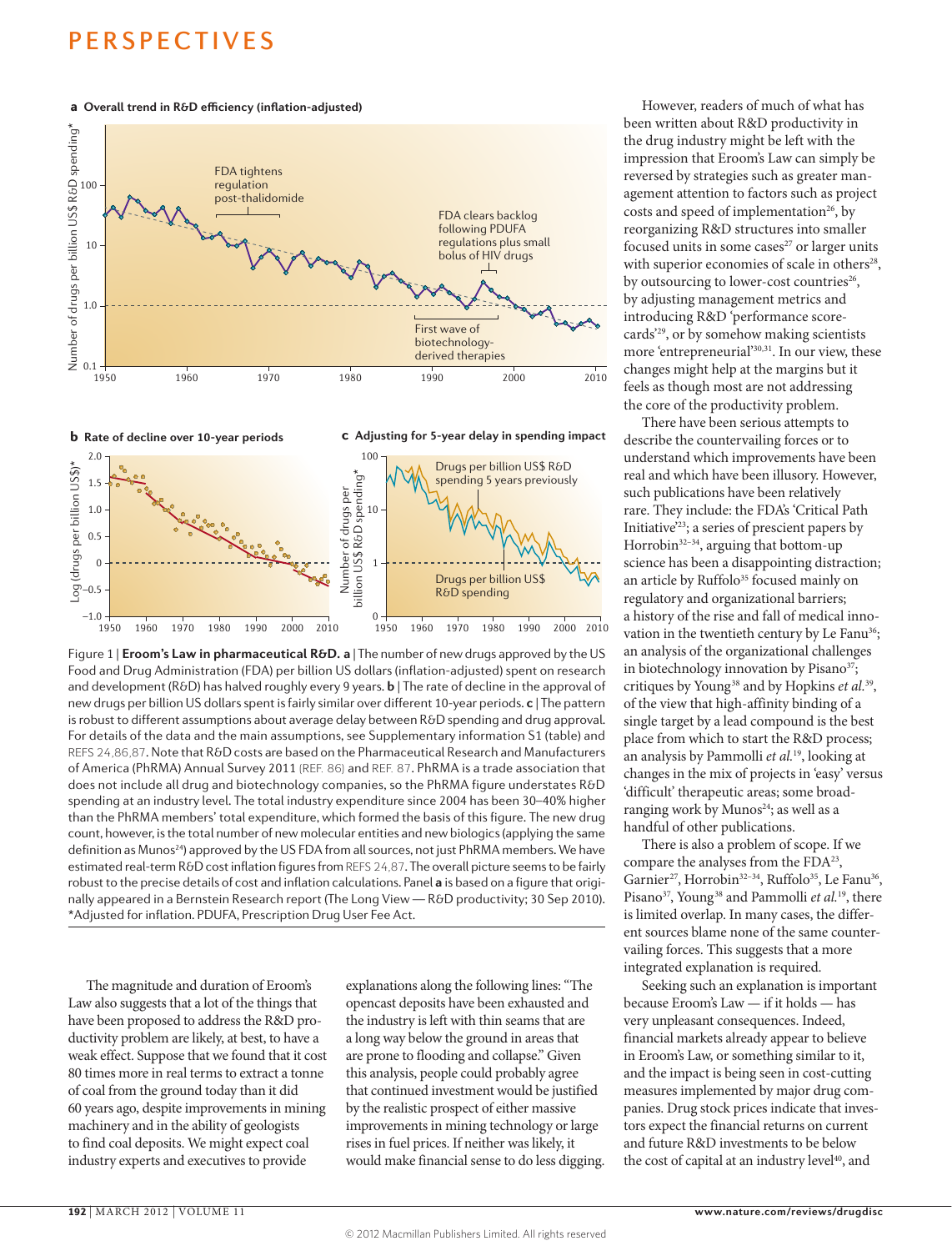would prefer less R&D and higher dividends. Investors may well be wrong about this. However, they have less reason to be biased towards optimism about the likelihood of Eroom's Law being successfully counteracted than those who are working in the industry, or those who sell consulting services to the industry. Shareholders ultimately appoint executives and control resource allocation, so their perceptions matter. It is likely that Pfizer, Merck & Co., AstraZeneca and Eli Lilly will be spending less — in nominal terms — in 2015 than they did in 2011, partly in response to shareholder pressure. Across the top ten large pharmaceutical companies, it seems that nominal R&D spending will be flat until 2015, which represents a decline in real terms. More importantly, the combined effect of declining real-term R&D spending with Eroom's Law (fewer new drugs per billion US dollars of R&D investment over time) is that there will be fewer new drugs and/or drugs will become inordinately expensive. This will threaten the huge benefits<sup>41,42</sup> that follow from the availability of effective and affordable new drugs.

In our view, avoiding such an outcome requires a more systematic analysis of the factors that underlie Eroom's Law. We think that any serious attempt to explain Eroom's Law should try to address at least two things: the progressive nature of the decline in the number of new drugs per billion US dollars of R&D spending, and the scale (~80-fold) of the decline. In this article, we make some suggestions. We realize that the industry is heterogeneous, so our generalizations will be wrong in many cases. We appreciate the intellectual effort that has been made by others on analysing the problems of R&D productivity. We note that our chosen measure of R&D efficiency is based on cost per new drug approved. This does not account for the huge variation in the medical and financial value of new drugs. A few breakthrough drugs — for example, a highly effective Alzheimer's disease treatment — could have much greater medical and financial value than a larger number of new drugs that provide only modest incremental benefits. We also note that the very long cycle time for drug R&D means that our productivity measure is a lagging indicator; perhaps things have improved, but the result is not yet visible.

However, with the aim of prompting debate and analysis, here we discuss what we consider to be the four primary causes of Eroom's Law: the 'better than the Beatles' problem; the 'cautious regulator' problem; the 'throw money at it' tendency; and the

'basic research–brute force' bias. There may also be some contribution from a fifth factor, termed 'the low-hanging fruit' problem, but we consider this to be less important.

#### Primary causes

*The 'better than the Beatles' problem.* Imagine how hard it would be to achieve commercial success with new pop songs if any new song had to be better than the Beatles, if the entire Beatles catalogue was available for free, and if people did not get bored with old Beatles records. We suggest something similar applies to the discovery and development of new drugs. Yesterday's blockbuster is today's generic. An ever-improving back catalogue of approved medicines increases the complexity of the development process for new drugs, and raises the evidential hurdles for approval, adoption and reimbursement. It deters R&D in some areas, crowds R&D activity into hard-to-treat diseases and reduces the economic value of as-yetundiscovered drugs. The problem is progressive and intractable.

Few other industries suffer from this problem. In the example of the coal industry noted above, the opencast deposits are mined first. However, the coal is burnt, which increases the value of the coal that is still in the ground. In most intellectual property businesses (for example, fashion or publishing), people get bored with last year's creations, which maintains demand for novelty. Unfortunately for the drug industry, doctors are not likely to start prescribing branded diabetes drugs because they are bored with generic metformin.

Anti-ulcerants — still a very valuable therapeutic area in terms of revenues — provide an example of the shadow that is cast by successful drugs. A class of anti-acid agents known as potassium-competitive acid blockers, such as soraprazan (now discontinued), would probably be safe and effective antiulcerants, and 15 years ago they could have been blockbusters. The problem today is that there are now two classes of highly effective and safe anti-ulcer drugs on the market: the histamine  $\rm{H}_{2}$  receptor antagonists (for example, generic ranitidine, which is available over the counter) and the proton pump inhibitors (for example, generic esomeprazole and several others). Any sensible healthcare system would only pay for patients to receive a new branded potassium-competitive acid blocker if they fail to respond to a cheap generic proton pump inhibitor and/ or  $H_2$  receptor antagonist, but such patients are a very small proportion of the total

population. This general problem applies in diabetes, hypertension, cholesterol management and many other indications.

Pammolli *et al.*19 have provided a quantitative illustration of the 'better than the Beatles' problem. Their analysis compared R&D projects started between 1990 and 1999 with those started between 2000 and 2004. Attrition rates rose during the latter period. However, the increase could be largely explained by a shift in the mix of R&D projects from commercially crowded therapeutic areas in which historic drug approval probabilities were high (for example, genitourinary drugs and sex hormones) to less crowded areas with lower historical approval probabilities (for example, antineoplastics and immunomodulatory agents).

There is another related potential cause of Eroom's Law that has frequently been put forward, termed the 'low-hanging fruit' problem, which results from the progressive exploitation of drug targets that are more technically tractable43. To be clear, the 'low-hanging fruit' problem argues that the easy-to-pick fruit has gone, whereas the 'better than the Beatles' problem argues that the fruit that has been picked reduces the value of the fruit that is left in the tree.

In our opinion, the 'low-hanging fruit' problem is less important than the 'better than the Beatles' problem. First, estimates of the number of potential drug targets<sup>44,45</sup> versus the number of drugged targets<sup>46</sup> suggest that many decades-worth of new targets remain if the industry continues to exploit four or five new targets each year. It is also becoming clear that many drugs may derive their therapeutic benefit from interactions with multiple proteins rather than a single target. These drugs are 'magic shotguns' rather than 'magic bullets'47. If this turns out to be more generally true, then worrying about the 'low-hanging fruit' problem would be similar to worrying that a shortage of notes is threatening the future of music composition. In our view, the 'low-hanging fruit' explanation is sometimes tautological as 'technically easy' tends to be equated with 'already discovered'48. Indeed, investigation of the history of drug discovery suggests that there was little easy or obvious about some of the great discoveries of the 1940s and 1950s, such as the anti-inflammatory effects of corticosteroids, the psychiatric effects of imipramine or lithium, or the antibacterial properties of penicillin<sup>36,49-51</sup>.

*The 'cautious regulator' problem.* Progressive lowering of the risk tolerance of drug regulatory agencies obviously raises the bar for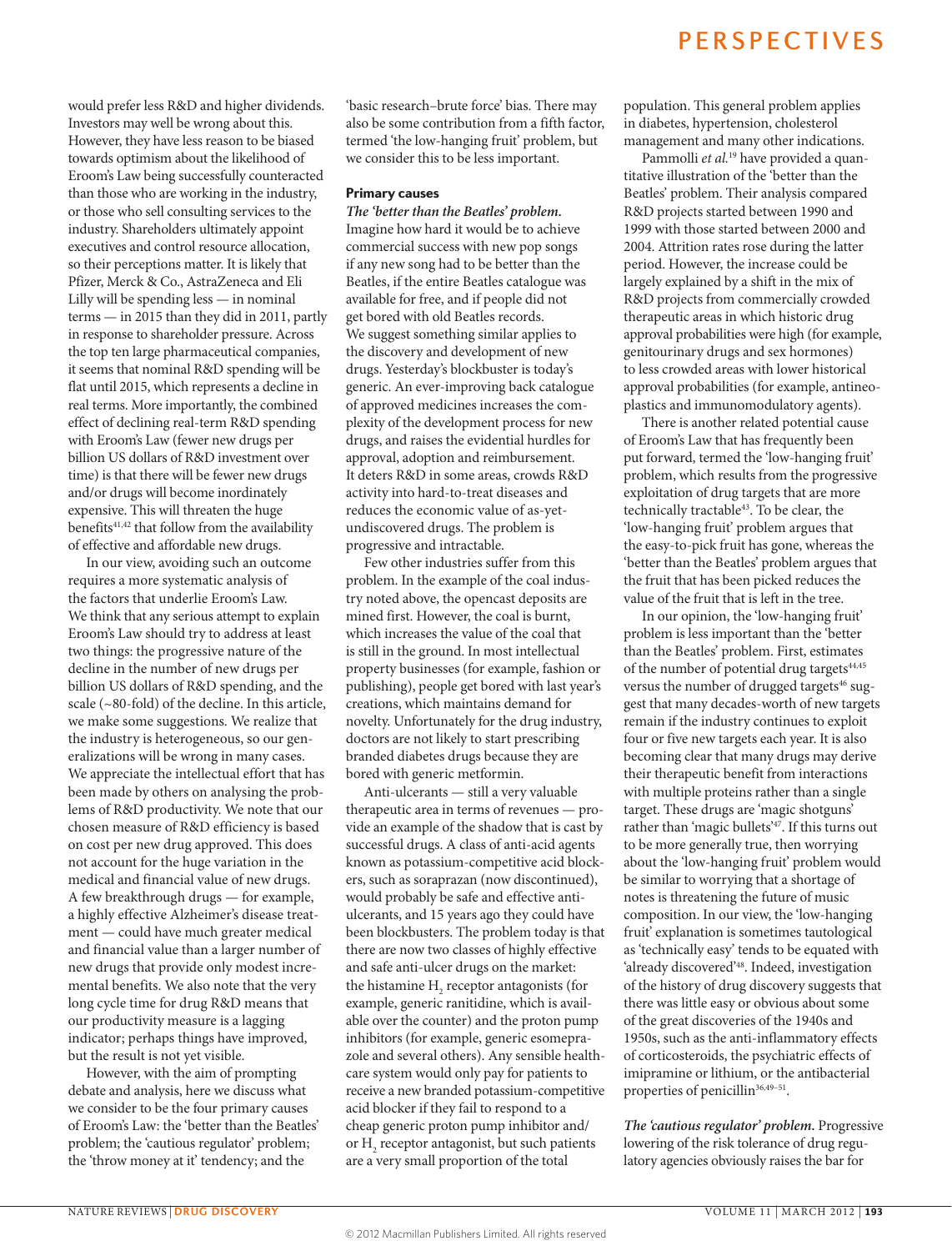the introduction of new drugs, and could substantially increase the associated costs of R&D<sup>52</sup>. Each real or perceived sin by the industry, or genuine drug misfortune, leads to a tightening of the regulatory ratchet, and the ratchet is rarely loosened, even if it seems as though this could be achieved without causing significant risk to drug safety. For example, the Ames test for mutagenicity may be a vestigial regulatory requirement; it probably adds little to drug safety but kills some drug candidates. Furthermore, for most of the past 60 years large and sophisticated drug companies may not have been disappointed to see the regulatory ratchet tighten because it reduced competition.

It also seems that the concern that drug companies could cheat the system in some way has led the cautious regulator to apply an audit-based approach to regulatory documentation, as the more demanding the reporting requirements are, the harder it is to cheat without leaving some kind of error or inconsistency in what is reported. The scale of reporting was summarized recently by the Chief Scientific Officer of Novo Nordisk in the company's third quarter 2011 results conference call with respect to the submission to the FDA of data on two new insulin therapies: "If printed and stacked, the many million pages of documentation, with a total of 9 million electronic links, [would] exceed the height of [the] Empire State Building."

The impact of the 'cautious regulator' problem on Eroom's Law is apparent in FIG. 1. First, it shows R&D efficiency dipping in the early 1960s following the 1962 Kefauver Harris Amendment to the Federal Food, Drug, and Cosmetic Act, which was introduced in the wake of the thalidomide drug safety disaster. For the first time, medicines had to demonstrate efficacy, and the safety hurdles were also raised. This reduced financial returns on R&D for a decade or so<sup>12,14</sup>, before rising drug prices outstripped R&D cost inflation and increased financial returns in the 1970s<sup>15</sup>. Interestingly, FIG. 1 also shows a rise in R&D efficiency in the mid to late 1990s, which is likely to be due to two regulatory factors: primarily the clearing of a regulatory backlog at the FDA following the implementation of the 1992 Prescription Drug User Fee Act (PDUFA), but also a small contribution from the rapid development and approval of several HIV drugs. In the case of HIV drugs, organized and politically astute lobbying effectively lowered the normal regulatory hurdles<sup>53</sup>.

The 'cautious regulator' problem follows, in part, from the 'better than the Beatles' problem, as the regulator is more risk-tolerant when few good treatment options exist; or, put another way, the availability of safe and effective drugs to treat a given disease raises the regulatory bar for other drugs for the same indication. Although the 'cautious regulator' problem is tractable in principle, it is hard to see the regulatory environment relaxing to any great extent. Society may be right to prefer a tougher regulator, even if it means more costly R&D. Drug safety matters. And although the 1950s and 1960s may be viewed by some as a golden age in terms of therapeutic innovation<sup>36,48,54</sup>, it seems unlikely that the severe adverse outcomes for many patients taking part in clinical trials during this period<sup>36</sup> would be acceptable today.

*The 'throw money at it' tendency.* The 'throw money at it' tendency is the tendency to add human resources and other resources to R&D, which — until recent years — has generally led to a rise in R&D spending in major companies, and for the industry overall. It is probably due to several factors, including good returns on investment in R&D for most of the past 60 years, as well as a poorly understood and stochastic innovation process that has long pay-off periods. In addition, intense competition between marketed drugs (where being second or third to launch is often worth less than being first) provides a rationale for investing additional resources to be the first to launch. There may also be a bias in large companies to equate professional success with the size of one's budget.

Unfortunately for people working in R&D today, tackling the 'throw money at it' tendency looks feasible. Investors and many senior executives think that a lot of costs can be cut from R&D without reducing output substantially. Whether this is correct remains to be seen, although if so, it may be the single strategy most likely to counteract Eroom's Law in the short term. The risk, however, is that the lack of understanding of factors affecting return on R&D investment that contributed to relatively indiscriminate spending during the good times could mean that cost cutting is similarly indiscriminate. Costs may go down, without resulting in a substantial increase in productivity.

*The 'basic research–brute force' bias.* The 'basic research–brute force' bias is the tendency to overestimate the ability of advances in basic research (particularly in molecular biology) and brute force screening methods (embodied in the first few steps of the

standard discovery and preclinical research process) to increase the probability that a molecule will be safe and effective in clinical trials (FIG. 2). We suspect that this has been the intellectual basis for a move away from older and perhaps more productive methods for identifying drug candidates<sup>32-34</sup>. It should be noted that many of our comments are more relevant to small-molecule drugs, although the data used for FIG. 1 also include biologics.

FIGURE 2 illustrates the standard model of most drug R&D. It is — effectively — a serial search, filter and selection process. Scientific and technical advances have, superficially at least, increased the breadth of the funnel (that is, more potential targets have been identified, and more drug-like molecules have been synthesized). They have improved the filtering efficiency by several orders of magnitude (for example, HTS versus testing in expensive and low-throughput animal models). They should also have increased the quality of filtering and selection (for example, the use of pathway analysis for target selection, the use of transgenic mice for target validation and the use of accumulated experience to favour molecules that would be likely to have good ADMET (absorption, distribution, metabolism, excretion and toxicology) characteristics).

The cumulative effect of improvements in these early steps should have been a higher signal-to-noise ratio among drug candidates entering clinical trials; that is, the candidates chosen should have had a greater likelihood of successfully demonstrating effectiveness and safety in these trials. This, in turn, should have increased R&D efficiency, given that most of the costs of new drug development are related to the costs of failed projects<sup>22</sup>. Yet the probability that a smallmolecule drug successfully completes clinical trials has remained more or less constant for 50 years<sup>21</sup>, and overall R&D efficiency has declined<sup>24</sup>.

So how can some parts of a process improve dramatically, yet important measures of overall performance remain flat or decline? There are several possible explanations, but it seems reasonable to wonder whether companies industrialized the wrong set of activities<sup>34,36,38</sup>. At first sight, R&D was more efficient several decades ago (FIG. 1), when many research activities that are today regarded as critical (for example, the derivation of genomics-based drug targets and HTS) had not been invented, and when other activities (for example, clinical science, animal-based screens and iterative medicinal chemistry) dominated.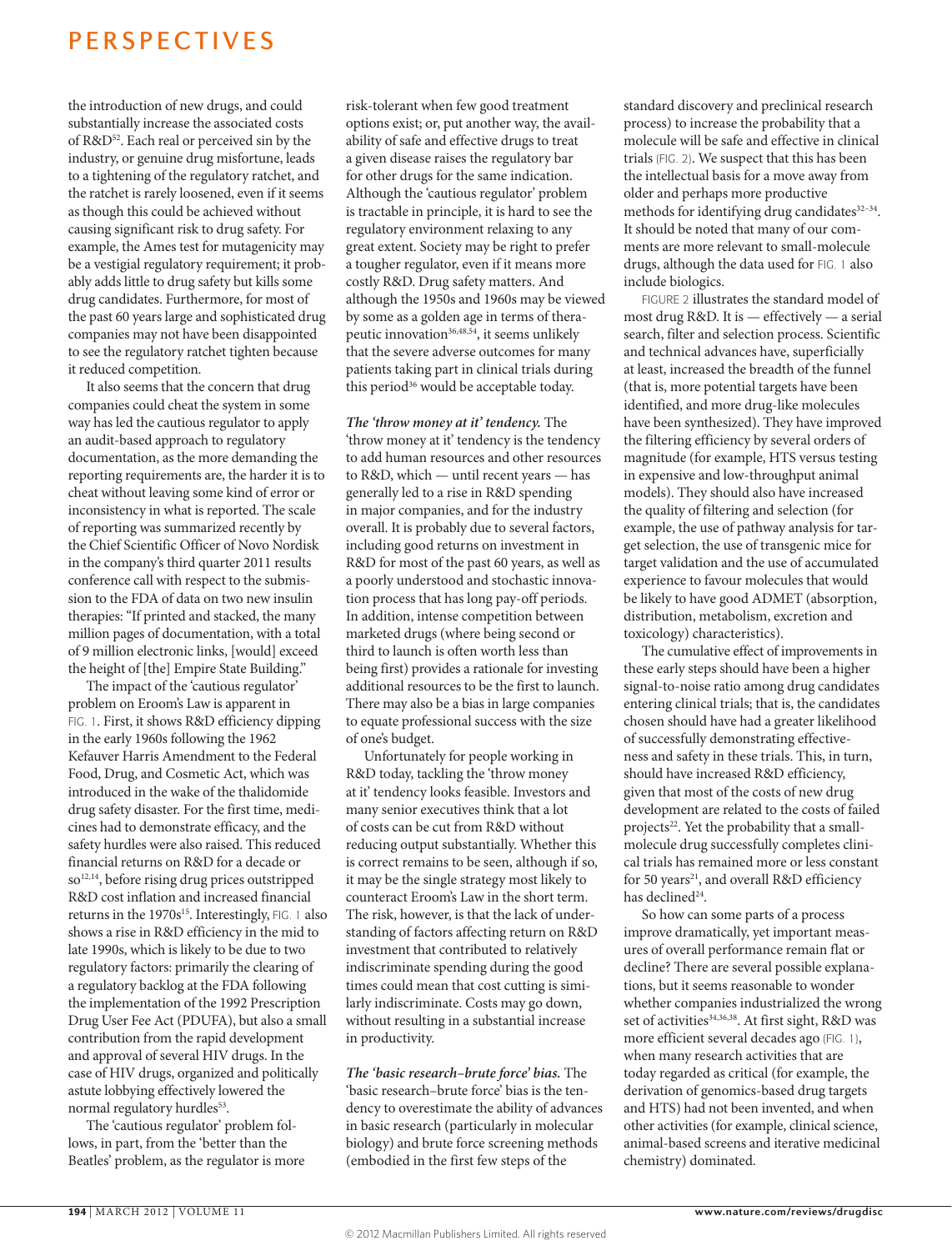

There have been several interesting critiques of modern research<sup>33,48,55</sup>, but here we highlight two potential problems. First, much of the pharmaceutical industry's R&D is now based on the idea that high-affinity binding to a single biological target linked to a disease will lead to medical benefit in humans<sup>39</sup>. However, if the causal link between single targets and disease states is weaker than commonly thought<sup>38,56</sup>, or if drugs rarely act on a single target, one can understand why the molecules that have been delivered by this research strategy into clinical development may not necessarily be more likely to succeed than those in earlier periods.

avoid old mistakes surrounding ADMET (absorption, distribution, metabolism, excretion and toxicity) characteristics, and so on). This, in turn,

Indeed, drug-like small molecules tend to bind promiscuously, and this sometimes turns out to have an important role in their efficacy47,57 as well as their so-called offtarget effects<sup>39</sup>. Targets are parts of complex networks leading to unpredictable effects<sup>58</sup>, and biological systems show a high degree of redundancy, which could blunt the effects of highly targeted drugs<sup>56,57</sup>. Perhaps this helps to explain why the R&D process was more cost-effective several decades ago (FIG. 2), when expensive labour-intensive animal models — rather than cheap automated molecular assays — formed the basis of initial drug screening<sup>36,49-51,59</sup>.

More recent analysis also points to a similar conclusion. More first-in-class small-molecule drugs approved between 1999 and 2008 were discovered using phenotypic assays than using target-based assays<sup>60</sup>. Drugs approved during this period would have been discovered when screening activity was dominated by the target-based approach, so one might have expected more target-based discoveries. Perhaps

target-based approaches are efficient for pursuing validated therapeutic hypotheses but are less effective in the search for innovative drugs that have a better chance of clearing the 'better than the Beatles' barrier.

The second potential problem follows from the nature of chemical space and a shift from iterative medicinal chemistry coupled with parallel assays (pre-1990s) to serial filtering that begins with HTS of a static compound library against a target. Directed iteration — even if each cycle is slow — may be a much more efficient way of searching a large and high-dimensional chemical space than fast HTS of a predefined collection of compounds (BOX 1).

As an aside, biologics have had a higher success rate than small molecules once they leave research and enter clinical trials. There was an approximately 32% approval rate for biologics versus an approximately 13% approval rate for small-molecule drugs first tested in humans between 1993 and 2004 (REF. 21). This may not be surprising for copies or close analogues of endogenous signalling molecules (for example, insulins, erythropoietins or growth hormones) or for agents that replace dysfunctional proteins (for example, clotting factors, lysosomal enzymes, and so on). The high rates of success in clinical trials of monoclonal antibodies (and related fusion proteins) is perhaps more notable<sup>61</sup>. One might expect them to suffer from the same kind of problems with single-target efficacy as small molecules (albeit with fewer off-target effects). However, they have opened up new sets of therapeutic targets, which may suffer less from the 'better than the Beatles' problem. Perhaps their success is also a function of their limited target set — either cell surface

proteins or protein-based extracellular signalling molecules. In both cases, the chain of causality between target binding and therapeutic effect is relatively short. Out of 34 monoclonal antibodies or other targeted biologics (such as fusion proteins or aptamers) that have been approved by the FDA, 13 target white blood cell-specific antigens (for example, CD20) and are used for haematological cancers or immunosuppression; three target receptors in the human epidermal growth factor receptor family and are used in oncology; seven target tumour necrosis factor or interleukins and are used for immunomodulation in autoimmune diseases; and four target vascular endothelial growth factor variants and are used in oncology or ophthalmology.

sible explanation for this is that much of the industry industrialized and

'optimized' the wrong set of R&D activities.

In our view, there are several reasons why the 'basic research–brute force' bias has come to dominate drug research. First, by the early 1980s there was already a sense that the pace of pharmaceutical innovation was slowing. The 'cautious regulator' problem was an obvious drag<sup>52,54,62</sup>. The 'better than the Beatles' problem was starting to emerge, with complaints that new drugs had only modest incremental benefit over what was already available<sup>62</sup>. There were concerns about the 'low-hanging fruit' problem, with a growing sense that the industry had started to run out of good animal models to screen drugs for still poorly treated  $diseases<sup>52,62</sup>$ .

Second, the 'basic research–brute force' bias matched the scientific zeitgeist<sup>48</sup>, particularly as the older approaches for earlystage drug R&D seemed to be yielding less. What might be called 'molecular reductionism' has become the dominant stream in biology in general, and not just in the drug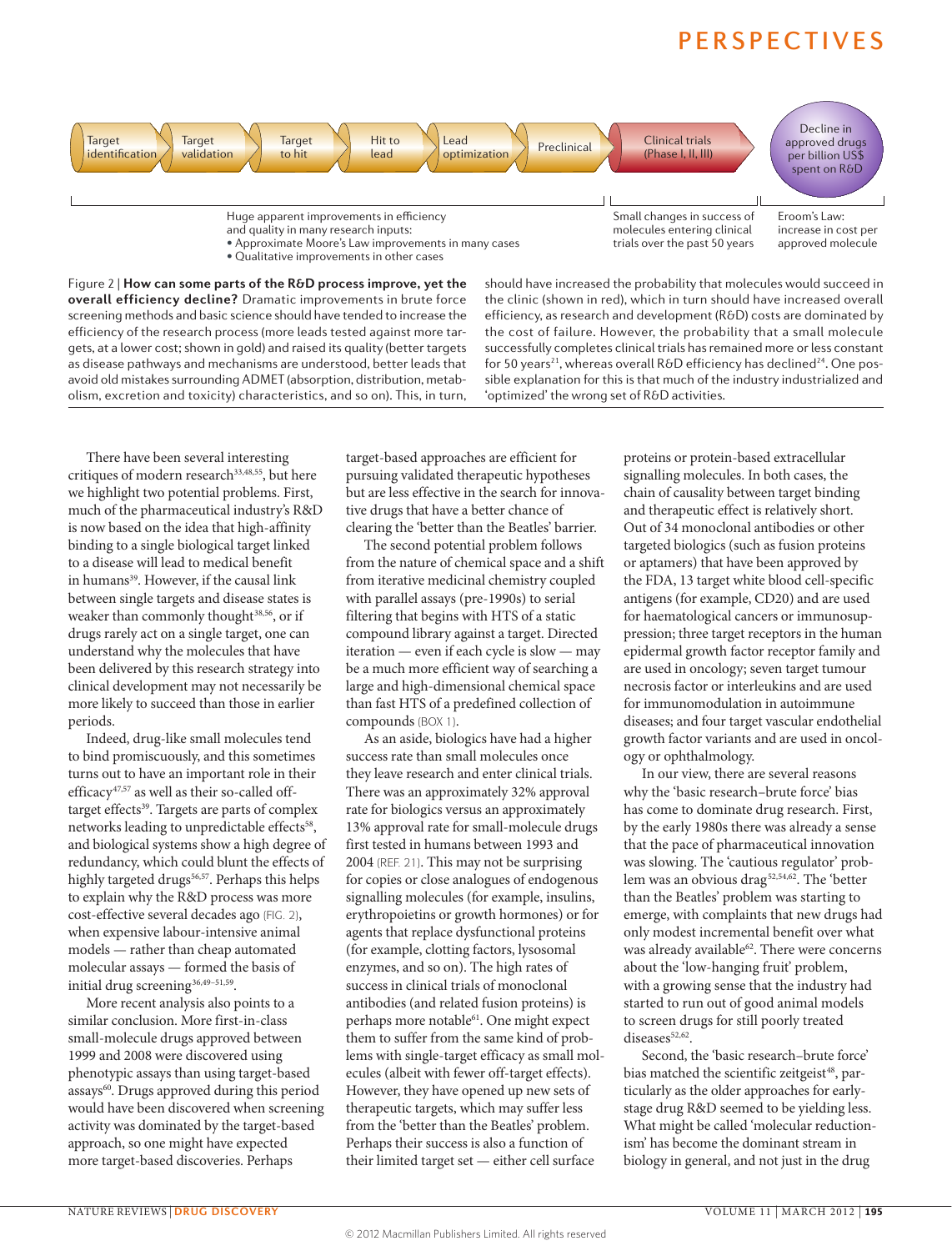#### Box 1 | Directions in small-molecule drug discovery

The 1990s saw a major shift in small-molecule drug discovery strategies, from iterative low-throughput *in vivo* screening and medicinal chemistry optimization to target-based high-throughput screening (HTS) of large compound libraries. At first sight, the former is slow and expensive in terms of the number of compounds that can be tested, whereas the latter is fast and cheap<sup>59</sup>. However, the topography of chemical space and the nature of industrialized drug discovery may conspire to make the second approach less productive. The problem is not necessarily HTS per se (the pros and cons of which are actively debated<sup>79</sup>); rather, it may be the research processes that new technologies helped to cement.

First, real-world compound libraries for HTS cover infinitesimally small and somewhat redundant regions of chemical space, which is vast; it has been suggested that there could be between  $10^{26}$  and  $10^{62}$  (REFS 80,81) chemotypes that would comply with the Lipinski quidelines for oral drugs $^{82}$ , and each chemotype has a large number of potential derivatives. By contrast, a typical corporate screening collection for HTS contains around 10<sup>6</sup> chemical entities and perhaps 103 chemotypes. Furthermore, mergers have revealed that different companies' compound libraries often substantially overlap. This is not surprising: companies generated their libraries in similar ways, as they used clustered sets of molecules from similar historical campaigns; there is a limited set of commercially available reagents; and a relatively small number of reactions are amenable to high-throughput automated synthesis.

Second, it has proved to be difficult to design systems that reward people for producing 'good' hits and leads rather than 'more' hits and leads. Collections are biased towards developable compounds with acceptable ADME (absorption, distribution, metabolism and excretion) characteristics. Companies want measurable developability benchmarks. There are few immediate prizes for chemical or biological novelty. The pre-selection and pre-design of screening collections means that the lead structures are largely foreseen. It provides no easy way to jump from local chemical optima to something better.

Third, the process to whittle down a few thousand HTS hits into a couple of qualified leads has been dominated by molecules that win on potency measures. Selection is based on serial assays, with most molecules failing at each step. There is no practical way to view the full biological profile of all hits at an early stage. Hits with merely adequate target potency but with other potentially attractive features (such as good ADME, other interesting biological properties, and so on) could be thrown away. This further focuses the search process on small parts of screening collections. It may even focus the search process on a suboptimal part of the screening collection. Recent research suggests that there is a negative correlation between *in vitro* potency and desirable ADME and toxicology<sup>83</sup>. Given these features of HTS in the real world, we should expect different drug companies to produce similar molecules for a given target. We should also expect these molecules to reflect local optima within the screening collections, rather than global optima from the much larger chemical universe.

Before the 1990s, however, the standard approach for small-molecule drug discovery involved synthesizing and screening a relatively small number of compounds. There would be a few tens of molecules (often fewer) in active assessment at any one time, and perhaps 1,000molecules synthesized by a team of chemists during a 5-year project. The search usually started with a molecule that was known, or suspected, to have promising pharmacology but perhaps with poor ADME characteristics: adrenaline led to the development of beta blockers, and histamine lead to the development of cimetidine. Phenomenological screening was also used, to a small extent, to provide starting points. Each molecule was then assessed in a range of concurrent assays (often *in vivo*59, considering potency, ADME, toxicity, selectivity and so on). Molecules were then modified (or discarded) depending on the results of the assays. The cycle was repeated, with the biological results being used to establish structure–activity relationships for each assay and thus advance the structures of lead compounds through the chemical space until one or two compounds met the multiple criteria necessary for progression into clinical trials. Unlike the screening case, after a few iterations one had compounds specifically customized to a particular target, with structures that would not have been foreseen at the start of the process. This approach prevented trial compounds from being confined to minor local optima. It facilitated what Sir James Black called "obliquity"<sup>84</sup> the art of looking for one thing and finding something else. It made it less likely that competitors had identical drugs. Remarkably, the search for blockbuster drugs using this method was often achieved with fewer than 1,000 compounds.

This is a profoundly different search strategy to the one that was industrialized, but one that may be more efficient when there is a very large number of items arranged in a high-dimensional space, as is the case with drug-like molecules (see [Supplementary information S2](http://www.nature.com/nrd/journal/v11/n3/suppinfo/nrd3681.html) (box)). This is because it is possible to traverse large regions of a high-dimensional space with a small number of steps<sup>85</sup>, whereas any static, predefined compound library will cover only a tiny part of the chemical space. Perhaps this is part of the explanation of the pre-1990s productivity? These kinds of arguments are not lost on the drug industry. Efforts are underway to try to combine some of the obvious advantages of HTS with the advantages of small teams dedicated to a broader exploration of the biological profiles of a set of evolving lead compounds. The idea is to analyse several structure– activity relationships in parallel (for example, potency at the target, potency at likely toxicity sites, potency in cellular assays, *in vivo* ADME) to direct rapid, sometimes automated, iterative chemistry**.**

industry33,34,55: "Since the 1970s, nearly all avenues of biomedical research have led to the gene"63. Genetics and molecular biology are seen as providing the 'best' and most fundamental ways of understanding biological systems, and subsequently intervening in them64. The intellectual challenges of reductionism and its necessary synthesis (the '-omics') appear to be more attractive to many biomedical scientists than the messy empiricism of the older approaches.

Third, the 'basic research–brute force' bias matched the inclination of many commercial managers, management consultants and investors. The old model, based on iterative medicinal chemistry, animalbased screening and clinical science was seen as "too dependent on either inefficient trench-warfare type of slog or the unpredictable emergence of seemingly capricious geniuses like James Black, Paul Janssen, Daniel Bovet, Gertrude Elion, or Gerald Hitchings"33. Automation, systematization and process measurement have worked in other industries. Why let a team of chemists and biologists go on a trial and error-based search of indeterminable duration, when one could quickly and efficiently screen millions of leads against a genomics-derived target, and then simply repeat the same industrial process for the next target, and the next? In the early 1990s, few companies thought they could thrive or survive without moving towards a drug discovery process based on HTS and the products of the human genome.

Here, we are reminded of a debate<sup>25</sup> about improving clinical trial efficiency, triggered by an editorial by Andy Grove<sup>65</sup>, the former Chief Executive of Intel — a man with personal experience of Moore's Law. Grove noted the "disappointing output" of R&D in the drug industry and made suggestions to radically change clinical trials by making more use of electronic health data<sup>65</sup>. Some biomedical scientists probably find Grove's intervention irritating, given the simplicity and predictability of semiconductor physics versus "biology's mysteries"25. However, shareholders and taxpayers have been persuaded to fund a lot of R&D because biomedical scientists (and drug industry executives) have told them that — thanks to molecular reductionism — it would soon become more predictable<sup>63</sup>, more productive and less mysterious.

We think that the 'basic research–brute force' bias is supported by survivor bias among R&D projects. This makes drug discovery and development sound more prospectively rational than it really is. Nearly all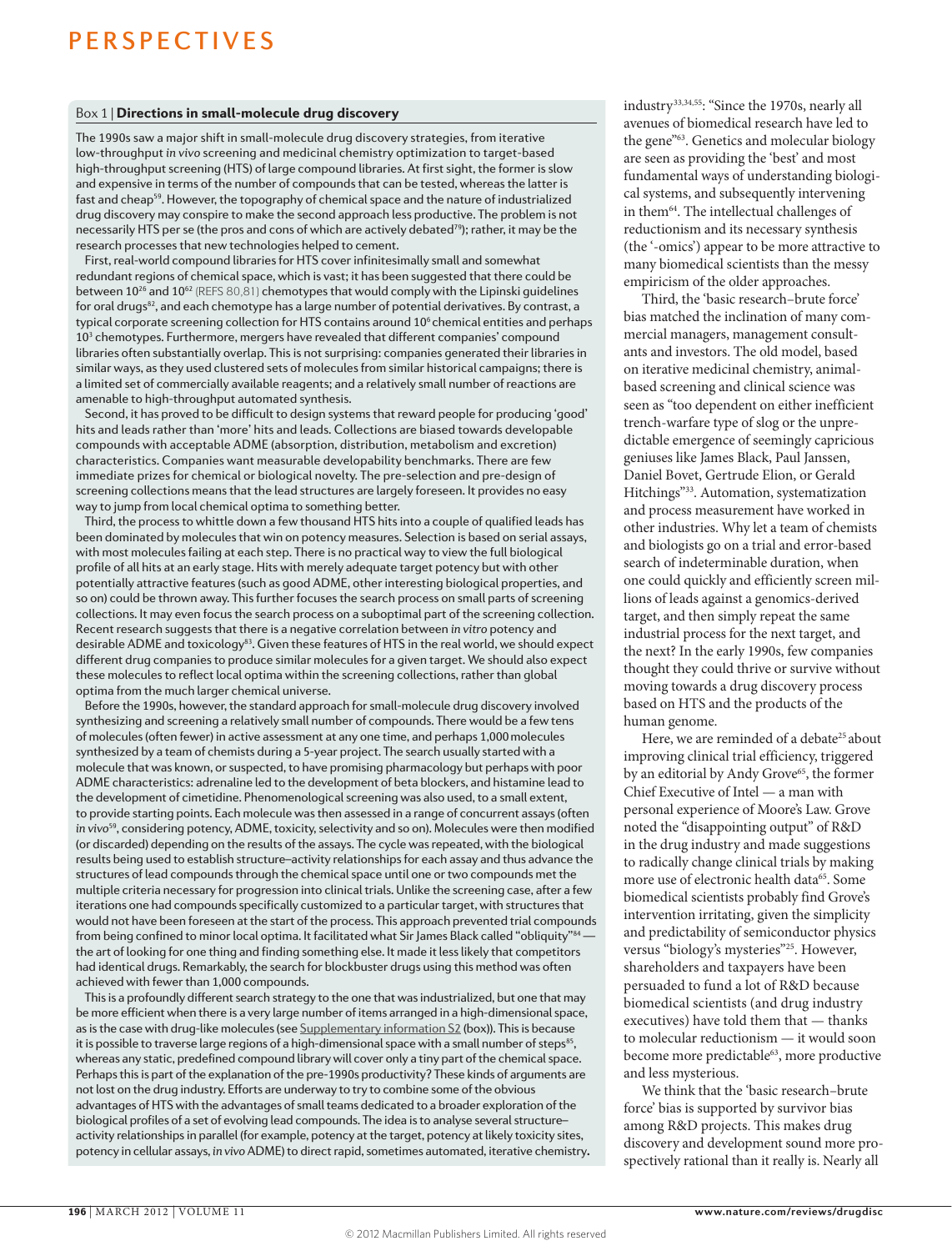drugs are sold with a biological story that sounds like molecular reductionism and that sometimes, but not always, turns out to be true: for example, "drug x works by binding receptor a, which influences pathway b, which adjusts physiological process c, which alleviates disease d." Such stories get confused with prediction because we hear very little about the vast majority of the other projects that were also initiated on the basis of high-affinity binding of a plausible candidate to a plausible target, and that had similarly plausible biological stories until the point at which they failed in development for unexpected reasons.

It would be interesting to see how well prospective estimates of plausibility correlated with subsequent attrition. This point is illustrated by the anticancer drug iniparib. Attendees of the 2010 meeting of the American Society of Clinical Oncology (ASCO), or readers of the *New England*  Journal of Medicine<sup>66</sup>, could have been forgiven for believing that iniparib had a spectacular effect on metastatic breast cancer in a Phase II trial because it inhibited a specific target, poly(ADP-ribose) polymerase 1 (which is involved in DNA repair), and therefore potentiated chemotherapy. However, the following year, Phase III trial results presented at the 2011 ASCO meeting indicated that iniparib did not work very well in breast cancer<sup>67</sup>, and it did not seem to inhibit poly(ADP-ribose) polymerase 1 very much either<sup>68</sup>.

Fortunately, the 'basic research–brute force' issue is tractable in several ways. First, in a handful of therapeutic areas the research process does appear to be delivering better systems-level insights, better targets (or sets of targets) and better candidate drugs. Oncology is the most obvious example. It is hard to look at the genesis of drugs like crizotinib<sup>69</sup>, vemurafenib<sup>70</sup> or vismodegib<sup>71</sup> and think that one is simply looking at random survivors. Furthermore, in oncology the regulator is less cautious and the back catalogue of approved drugs is far from 'Beatle-esque'. One or two other disease areas with simple genetics may perhaps resemble oncology. Second, more emphasis could be put on iterative approaches, on animal-based screening or even on early proof of clinical efficacy in humans, and less on the predictive power of high-affinity binding to the target of a molecule from a static library. Novartis is one company that is emphasizing proof-of-concept trials for drugs in rare diseases for which there is a high unmet need and a compelling match between the drug's mode of action and the disease.

Only if there is success here does the company invest in more expensive trials in more common diseases in which the mode of action may be more speculative, or in which the risk–benefit profile may be less clear. Third, in some therapeutic areas people could just stop believing in the current predictive ability of 'basic research–brute force' screening approaches, and resist the temptation to put molecules into clinical trials without having more compelling evidence of the validity of the underlying therapeutic hypothesis.

There is, of course, no way of going back in time to see how well more recent R&D approaches would have worked in the 1940s and 1950s. It is possible that research has become much better at delivering the right molecules into the clinic but that the improvements have been swamped by the 'better than the Beatles' problem, the 'lowhanging fruit' problem and the 'cautious regulator' problem.

Ironically however, if the industry really has been doing the right things, the ultimate prognosis may be bleaker. One can think of the opportunities for R&D in terms of a Venn diagram: as science and technology improve, some sets grow (for example, the set of druggable targets, the set of drug-like molecules and the set of drugged targets), whereas other sets shrink (for example, the set of economically exploitable and still untreated diseases, or the set of acceptable off-target effects). It is obvious that R&D productivity could decline despite improvements in the inputs if the intersection that contained commercially attractive and approvable drug candidates shrunk. This idea is illustrated in FIG. 3, in which the notional set of validated targets grows between 1970 and 2010, but it does not grow fast enough to offset the growth in the set of targets that would either worry a cautious regulator or fail the 'better than the Beatles' test.

Finally, we note that it would be easier to improve the signal-to-noise ratio of drugs that enter clinical trials if: first, there was a detailed understanding of why drugs fail in the clinic; second, this led to the discovery of a small number of common failure modes; and third, this knowledge could be used to change the early stages of the R&D process. If it is impractical to carry out retrospective analyses on the precise molecular mechanisms of clinical trial failure, or if such retrospective analyses show that trials fail for many rare and idiosyncratic reasons, or if cycle times are so long that the lessons are obsolete by the time they are learned, then incremental improvement will be more difficult. Both the regulators<sup>23</sup> and

the industry<sup>18</sup> are interested in the analysis of failure but it receives less scrutiny than one might expect given its dominant role in the costs of R&D.

#### Secondary symptoms

The four proposed primary causes of Eroom's Law discussed above have given rise to several 'symptoms' that tend to further increase costs, particularly the costs of clinical development. Some of these symptoms are highlighted below.

*The narrow clinical search problem.* The narrow clinical search problem is the shift from an approach that looked broadly for therapeutic potential in biologically active agents to one that seeks precise effects from molecules designed with a single drug target in mind. In the 1950s and 1960s, initial screening was typically performed in animals, not *in vitro* or *in silico*, and drug candidates were given in early stages of the development process to a range of physicians. Discovery involved, to an extent, the ability of physicians to spot patterns through careful clinical observation, especially in therapeutic areas in which symptomatic improvements are readily observable, such as psychiatry<sup>36,49-51</sup>. This is sometimes dismissed as serendipity but the approach made it likely that new therapeutic effects would be detected. Even recently, it appears that many — perhaps most — new therapeutic uses of drugs have been discovered by motivated and observant clinicians working with patients in the real world<sup>72</sup>. Some drug companies, particularly smaller and mid-sized firms, recognize this opportunity and are active repositioners of existing drugs.

However, the 'cautious regulator' problem and the 'basic research–brute force' bias have pushed most of the drug industry towards a narrow clinical search strategy. If a drug has an effect but this is not the precise effect that the trial designers anticipated, then the trial fails. Opportunities for serendipity are actively engineered out of the system. Perhaps it is too risky to let bright doctors with large numbers of patients make broad clinical observations, or to let creative scientists rummage around in rich clinical data sets, in case they find something unexpected, which has to be explained to the cautious regulator who then kills the project. Modern multicentre trials tend to spread the patients so thinly that a doctor who did want to look for patterns might miss them. In Phase II trials — perhaps the best opportunity to spot new things — the average number of patients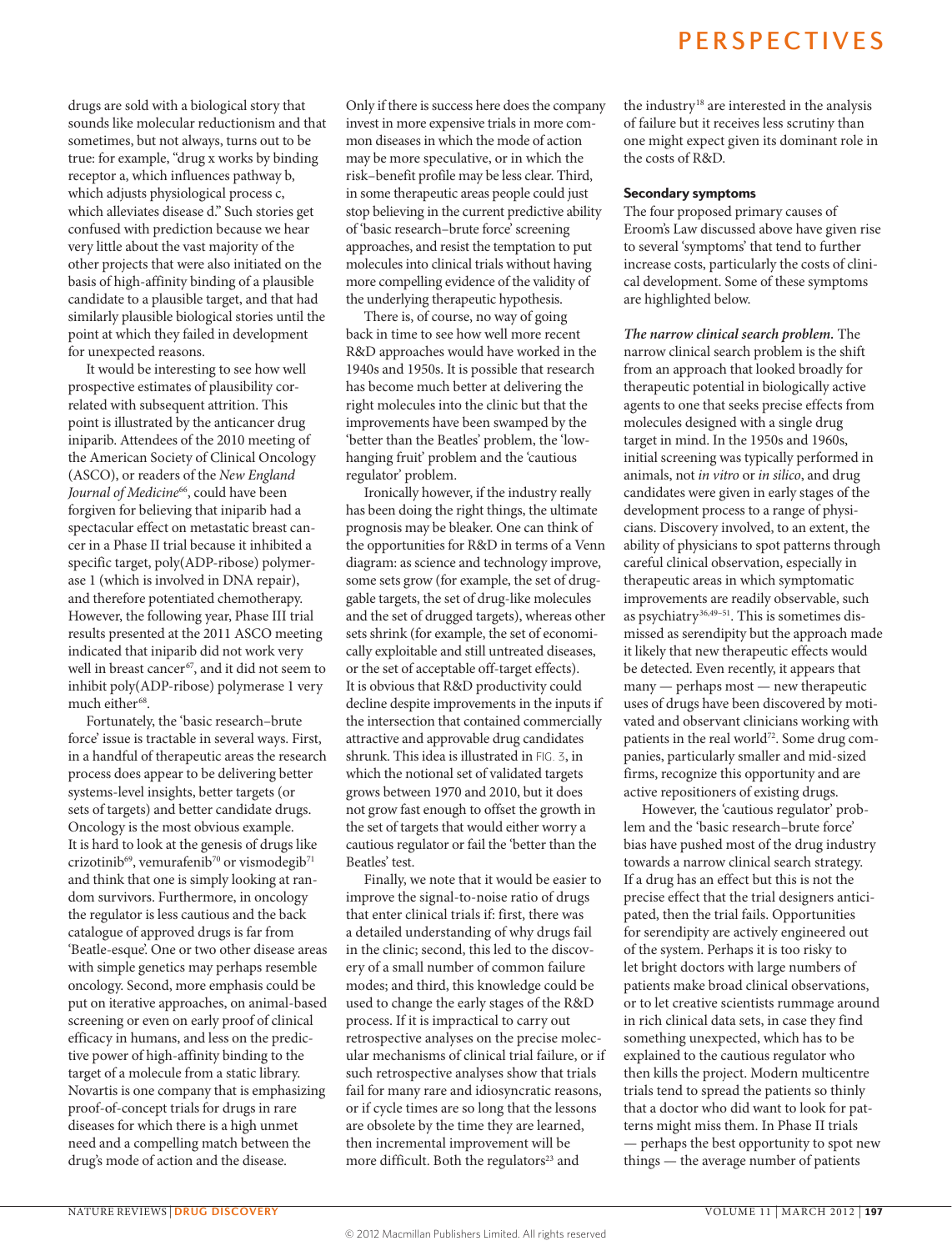

are offset by other factors. For example, R&D efficiency could be limited by the supply of validated Figure 3 | **Venn diagram illustrating hypothetical headwinds to R&D efficiency.** Research and development (R&D) efficiency could decline if scientific, technical and managerial improvements targets that could be drugged without failing the 'cautious regulator' test and/or the 'better than the Beatles' test. In this hypothetical illustration, the increase in the number of validated targets between 1970 and 2010 is outweighed by increasing regulatory caution and an improving catalogue of approved drugs.

per multicentre trial site is now very small: between five and ten patients in oncology, central nervous system and respiratory disease trials<sup>73</sup>.

*The big clinical trial problem.* The first randomized controlled trial, published in 1948, recruited 109 patients and randomized 107 of them74. Between 1987 and 2001, the number of patients per pivotal trial for antihypertensive agents rose from around 200 to around 450 (REF. 75). Between 1993 and 2006, the average number of patients across the pivotal trials for a new oral antidiabetic drug rose from around 900 to over 4,000 (REF. 76). The first pivotal trial for Merck's simvastatin (a cholesterol-lowering agent), published in 1994, recruited around 4,400 patients<sup>77</sup>. A pivotal trial for Merck's anacetrapib, an investigational cholesterol-modulating agent intended to be used on top of drugs like simvastatin, is currently recruiting around 30,000 patients.

This expansion is a consequence of several factors. First, the 'better than the Beatles' problem increases trial size. Everything else being equal, clinical trial size should be inversely proportional to the square of the effect size. If the effect size halves, the trial has to recruit four times as many patients to have the same statistical power. The problem is that treatment effects on top of an already effective treatment are usually smaller than treatment effects versus placebo. Furthermore, Phase III trials have become a messy mixture of science, regulation, public relations and marketing. Trying to satisfy these multiple constraints tends to inflate their size and cost.

The best clinical trial to show efficacy would be something relatively small in a homogeneous patient sample recruited from as few centres as possible — the medical equivalent of a well-controlled experiment. But this tends to make the cautious regulator uneasy given variation in practice patterns and patients. What about rare side effects (the FDA has recently required post-marketing trials for long-acting bronchodilators in around 53,000 patients)? Small trials also make for bad marketing and, in the world of evidence-based medicine, poor market access. It is better to involve the senior doctors at the major centres. The number of principal investigators per drug in clinical trials has doubled over the past decade<sup>73</sup>. The consequence of this is multicentre trials that add noise and heterogeneity, and are therefore bigger and more expensive.

*The multiple clinical trial problem.* The 'better than the Beatles' problem has increased the complexity of medical practice. In some areas, where once there were only one or two treatment options, there is now a rich back catalogue. For example, the treatment of patients with type 2 diabetes was once a choice of insulin or diet and exercise, but can now involve a combination of drugs from around ten different drug classes: biguanides, thiazolidinediones, sulfonylureas, meglitinides, alpha-glucosidase inhibitors, dipeptidyl peptidase 4 inhibitors, glucagon-like peptide 1 analogues, amylin analogues, long-acting and short-acting insulin analogues, as well as various human insulins and insulin mixes. Treatment for patients with colon cancer was once a choice

between surgical resection or palliative care, but now the National Comprehensive Cancer Network's colon cancer treatment guidelines contain up to 100 pages of detailed treatment algorithms.

The cautious regulator is less prepared to assume that the safety and efficacy of new drugs can be generalized across such heterogeneous and fragmented patient populations. Cost-sensitive health-care funders are also wary. This means narrower indications and more clinical trials per drug. The first long-acting insulin analogue, glargine, was approved by the FDA in 1999 following three pivotal Phase III trials. The newest longacting insulin analogue, degludec, was filed for regulatory approval in 2011 following 12 pivotal trials (and, as mentioned above, an Empire State Building's worth of documentation). Some successful drugs in complex therapeutic areas appear to demand, over their life cycle, dozens of Phase III trials<sup>78</sup>.

*The long cycle time problem.* In the 1950s and 1960s, cycle times were remarkably short by modern standards. The regulator was less cautious and there was less molecular reductionism before agents were screened for efficacy in animal models and in patients. This sped up innovation. The first antidepressant, imipramine, was synthesized in around 1951. It was screened almost immediately in rats, and tested personally by a few scientists at the drug company Geigy<sup>51</sup>. It was then tested without much success in various patient groups in 1952, tested again in 1953, found to be problematic in patients with psychosis in 1954 and tried yet again in 1955 before it was identified as an antidepressant in 1956. It completed preclinical development and had not one but three clinical cycles within 5 or 6 years. In 2005–2006, the typical period of time in clinical development for a new drug was over 9 years<sup>21</sup>. The biggest increase in development times came between the 1960s and the  $1980s^{21}$ .

#### An idea: the CDDO

This article is intended to provoke further analysis of the forces that have countervailed scientific, technical and managerial improvements over the past 60 years. We have avoided cures, partly because the ratio of published cures to diagnoses is already too high. We do, however, have one idea, which might also be viewed as a thought experiment.

We suggest that all large drug companies introduce a new board level role, which we call the Chief Dead Drug Officer (CDDO). This role would be focused on drug failure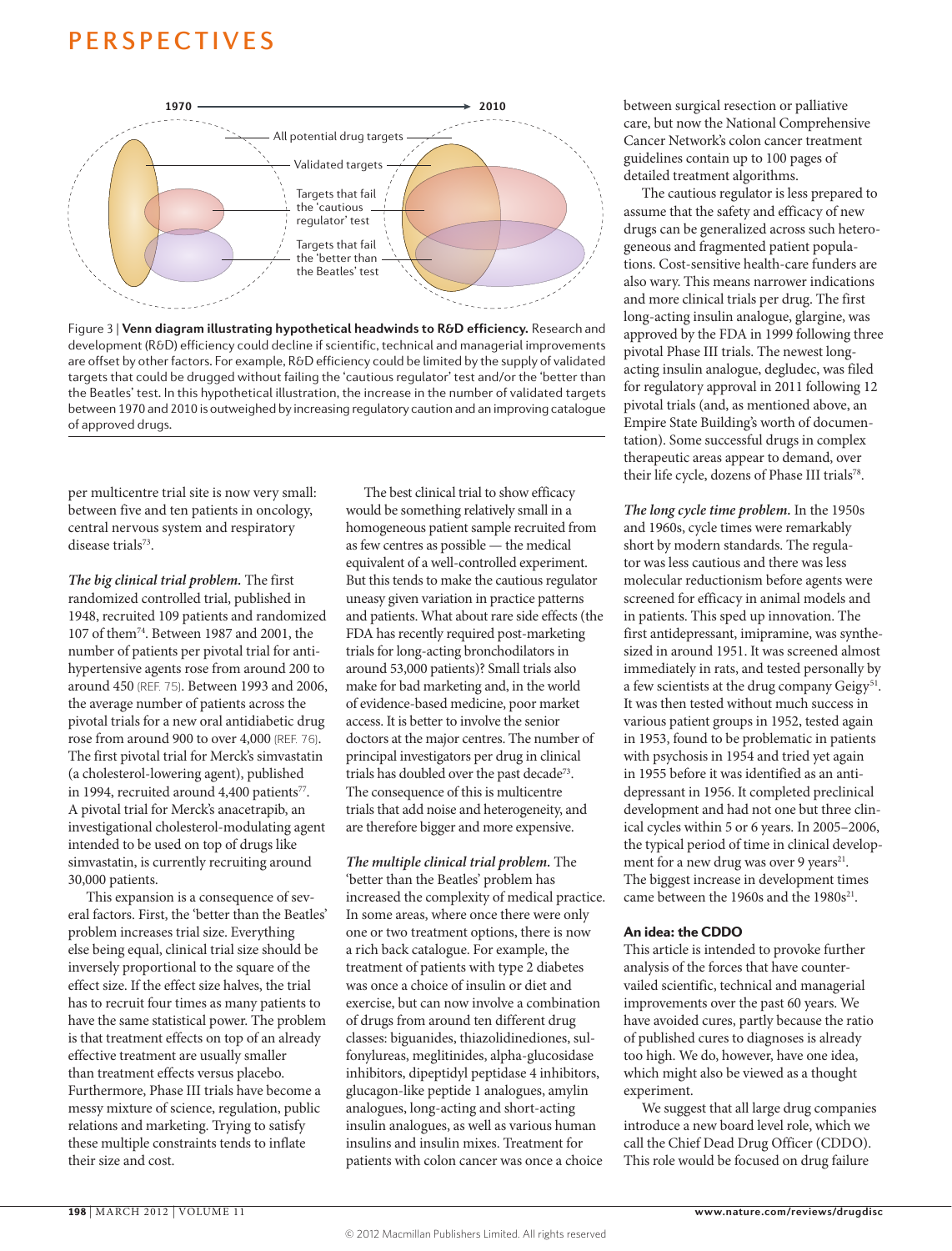at all stages of R&D, and the CDDO would have a fixed time — for example, 18 months — from appointment to compose a detailed report that aims to explain the causes of Eroom's Law. This report would be submitted to the board of the company, included in the company's annual report to shareholders, and would also be submitted for publication in a scientific journal and sent to organizations such as the FDA and the US National Institutes of Health. The remuneration for the role would be structured in such a way as to provide a strong incentive to provide an accurate forecast of the future R&D productivity of the company and the industry overall. For example, perhaps the salary could be relatively modest, but the CDDO could be eligible for an enormous bonus if their projections after a 10-year period are no more than 10% too optimistic or no more than 30% too pessimistic.

We like the idea for several reasons. First, the CDDO has no incentive to be irrationally optimistic. Second, R&D costs are dominated by the cost of failure<sup>73</sup>. Most molecules fail. Most research scientists spend most of their time on products that fail. It seems fitting that someone on the board should focus on the products that consume most of the R&D organization's time, energy and money. Third, an expertise in drug failure should qualify the CDDO to produce a good explanation of Eroom's Law.

The CDDO's report should aim to explain the scale of the change in productivity. It should set out the major factors responsible for the progressive decline, and rank them in order of importance. It should consider how the relative importance of these factors has changed over time. Perhaps changes at the FDA dominated from 1960 to 1970, but something else dominates now? The analysis should compare different therapeutic areas. It should assess the extent to which the different factors are tractable. There should be some effort to quantify the 'better than the Beatles' problem and the 'low-hanging fruit' problem, as well as the potential value of underexploited drug targets. Attention should be given to the regulatory ratchet. Which requirements are most costly and least valuable? Which requirements might the regulator be persuaded to drop? What proportion of R&D cost is a direct consequence of the 'throw money at it' tendency? In which therapeutic areas are molecular reductionism and brute force screening methods a distraction, and in which are they genuinely helpful? What explains the difference between these

therapeutic areas? Perhaps the CDDO could quantify their analysis with a series of Venn diagrams like those in FIG. 3, to identify which sets and intersections have grown, and by how much, and which sets and intersections have shrunk. There should also be an attempt to measure the veracity of previous diagnostic and forecasting exercises. What has been the accuracy of internal forecasts on drug approvability and commercial success? Has this changed over time? What have been the most common kinds of error?

If the CDDOs provide a good explanation that is consistent with the idea that the countervailing forces will abate, or will be overcome, then all is well and good. If the explanation is unconvincing, or identifies forces that appear to be intractable, then the problems are obvious. At least it would advance the debate on how to balance the property rights of shareholders and the financial responsibilities of company boards with the wider benefits of safe, effective and affordable new drugs.

#### The prognosis for Eroom's Law

Just as we wanted to avoid proposing cures, we do not want to say too much about the prognosis for Eroom's Law. However, it might appear strange if we said nothing.

Despite the durability of the trend in FIG. 1, we would be surprised if Eroom's Law holds at an industry level over the next 5–7 years. Our view follows from two somewhat mechanical factors, in addition to one more interesting reason.

Turning to the first of the mechanical factors, the amount spent on R&D is not going to increase. The 'throw money at it' tendency is being tackled by most companies, with varying degrees of intensity. The second mechanical factor is the cumbersome biosimilar approval pathway that is emerging in the United States. Every aspect of the biosimilar production process can be scrutinized by the originator's lawyers, and this raises the prospect of endless blocking litigation. Consequently, developers of biosimilar products anticipate to get at least some of these products approved via the standard new biologics approval pathway (the FDA's biologics license application (BLA) process). These products will be approved as though they were novel agents, so they will inflate the number of novel approvals at very low R&D costs.

Turning to the interesting reason, we suspect that the signal-to-noise ratio may be improving among the compounds being developed for oncology indications. One or

two other therapeutic areas may be similar in this respect. Perhaps there are hints of this in the FDA's new drug approvals in 2011. These totalled 30 overall, the most since 2004, although Munos<sup>24</sup> has shown that the distribution of new drugs approved by the FDA per year resembles the output of a Poisson process, so we do not want to over-interpret one good year (if new drug approvals did follow a Poisson process with a mean number of 26 from 1980 to 2010, we would expect 30drugs to be approved by chance alone around once every 5 years). Looking in more depth at the nature of the 30 new drugs, eight were anticancer agents (brentuximab vedotin, vandetanib, crizotinib, ipilimumab, asparaginase, vemurafenib, ruxolitinib and abiraterone acetate). A focus on rare and poorly treated diseases is also visible in the 2011 total; 11 of the 30 new drugs were orphan drugs, and the orphan drugs included seven of the eight new anticancer agents. Orphan drugs are less prone to many of the factors discussed above, including the 'better than the Beatles' problem, the 'cautious regulator' problem and the big clinical trial problem.

Flat to declining R&D costs, as well as a bolus of oncology drugs, more orphan drugs and 'biosimilars as BLAs', might put an end to Eroom's Law at an industry level. Whether this improves things enough to provide decent financial returns on the industry's R&D investment is a different question. Financial markets don't think so. Industry executives do. It would be interesting to see what CDDOs think.

*Jack W Scannell, Alex Blanckley and Helen Boldon are at Sanford C. Bernstein Limited, 50 Berkeley Street, Mayfair Place, London W1J 8SB, UK.*

*Brian Warrington is at Phoenix IP Ventures, 45 The Drive, Hertford, Hertfordshire SG14 3DE, UK.*

> *Correspondence to J.W.S. e-mail: [Jack.Scannell@Bernstein.com](mailto:Jack.Scannell@Bernstein.Com)* doi:10.1038/nrd3681

- 1. Hogan, J. C. Combinatorial chemistry in drug discovery. *Nature Biotech.* **15**, 328–330 (1997).
- 2. Geysen, H. M., Schoenen, F., Wagne[r,](http://www.nature.com/nrd/journal/v2/n3/full/nrd1035.html#a1) D. & Wagner, R. Combinatorial compound libraries for drug discovery: an ongoing challenge. *Nature Rev. Drug Discov.* **2**, 222–230 (2003).
- 3. [No authors listed.] Combinatorial chemistry. *Nature Biotech.* **18**, IT50–IT52 (2000).
- 4. Dolle, R. E. Historical overview of chemical library design. *Methods Mol. Biol.* **685**, 3–25 (2011).
- 5. Sanger, F. Sequences, sequences, and sequences.
- *Annu. Rev. Biochem.* **57**, 1–28 (1988). 6. Sanger, F. *et al.* Nucleotide sequence of bacteriophage
- phi X174 DNA. *Nature* **265**, 687–695 (1977).
- 7. Meldrum, C., Doyle, M. A. & Tothill, R. W. Next-generation sequencing for cancer diagnostics: a practical perspective. *Clin. Biochem. Rev.* **32**, 177–195 (2011).
- 8. Joachimiak, A. High-throughput crystallography for structural genomics. *Curr. Opin. Struct. Biol.* **19**, 573–584 (2009).
- 9. Van Brunt, J. Protein architecture: designing from the ground up. *Nature Biotech.* **4**, 277–283 (1986).